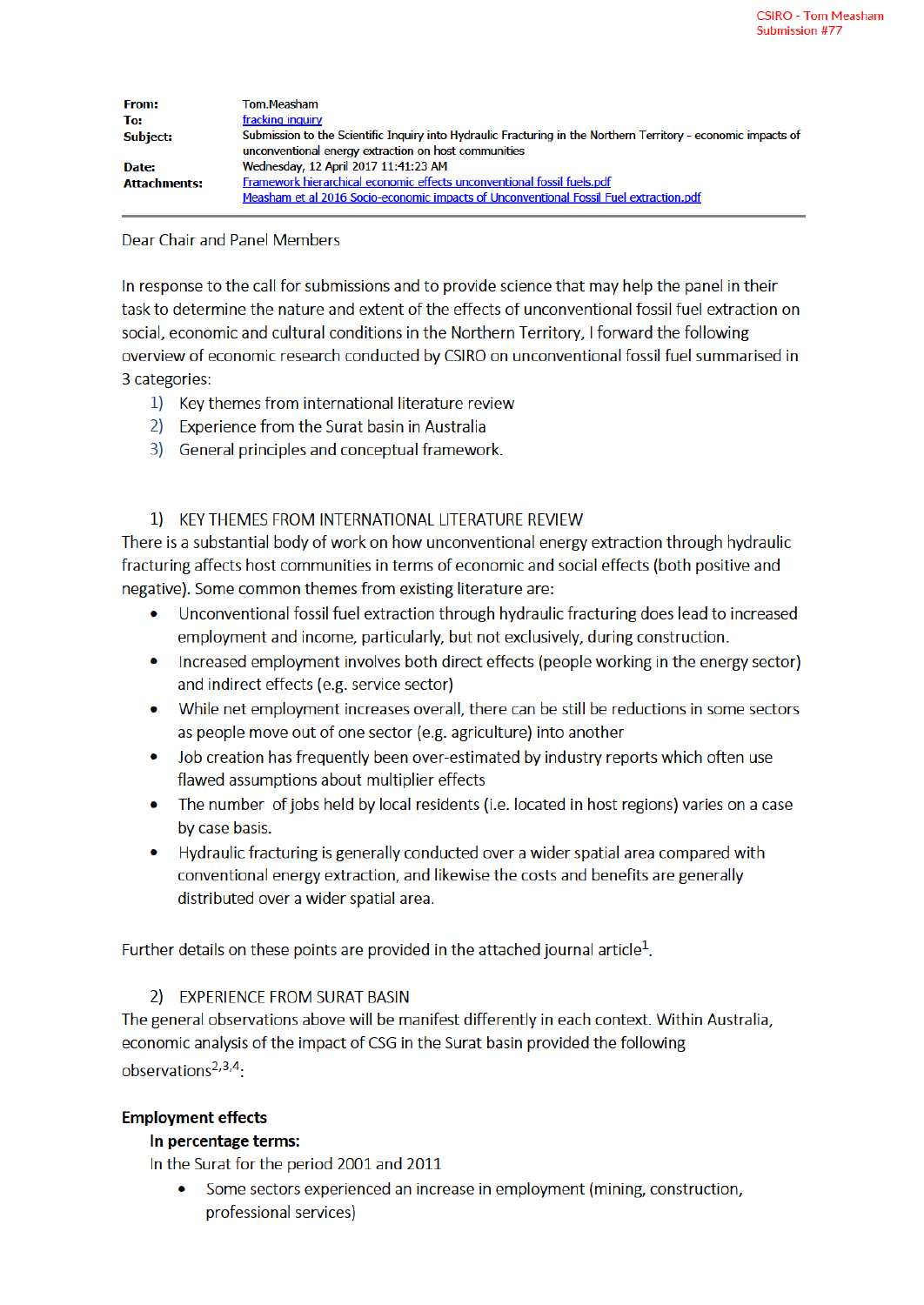- · One sector showed a decrease in employment (agriculture)
- · Overall employment increased by around 32 percent more than in other rural regions of QLD

#### **In terms of actual numbers:**

In the Surat for the period 2006-2011 (5 years)

- There were 1400 new jobs held by local residents
- This is after excluding FIFO/DIDO
- · Jobs are net values (after accounting for reduced agricultural employment)
- $\cdot$  600 were in the mining/gas sector
- 800 were in other sectors

## **Income effects in Surat Basin:**

- Family income increased by 15% more than in other rural regions of QLD
- · This was for locally residing families (i.e. independent of FIFO/DIDO effects)

## **Income distribution**

· Income distribution for Surat region in 2011 was the same as surrounding non-CSG regions

## **Future employment projections**

Employment was forecast under different scenarios:

- · Business as usual scenario
- · Industry slow down scenario (reduced direct employment due to changes in market conditions)
- · Industry slowdown combined with reduced multiplier effects

Across all scenarios, employment forecasts reflect:

- · A general **upward trend** from 2014 to 2024 (with some oscillation between periods of increase and periods of decrease)
- · A general **downward trend** from 2024 to 2034
- · **higher** employment overall in 2034 compared to 2006, prior to the rapid expansion of CSG development.

#### 3) GENERAL PRINCIPLES

CSIRO research has synthesised Australian and overseas research into a conceptual framework of primary, secondary and tertiary effects, presented in the first attachment<sup>1</sup>. It is important to clarify that these effects are presented as value-neutral in the framework. For example, 'increased housing values' may be seen as a positive outcome for the owner of a house, but a negative outcome for someone seeking to purchase a house.

There are 3 primary impacts in host communities/regions:

- · Labour demand that quickly exhausts local supply
- · Increased income (higher wages)
- · Compensation for disturbance to land and/or other economic activity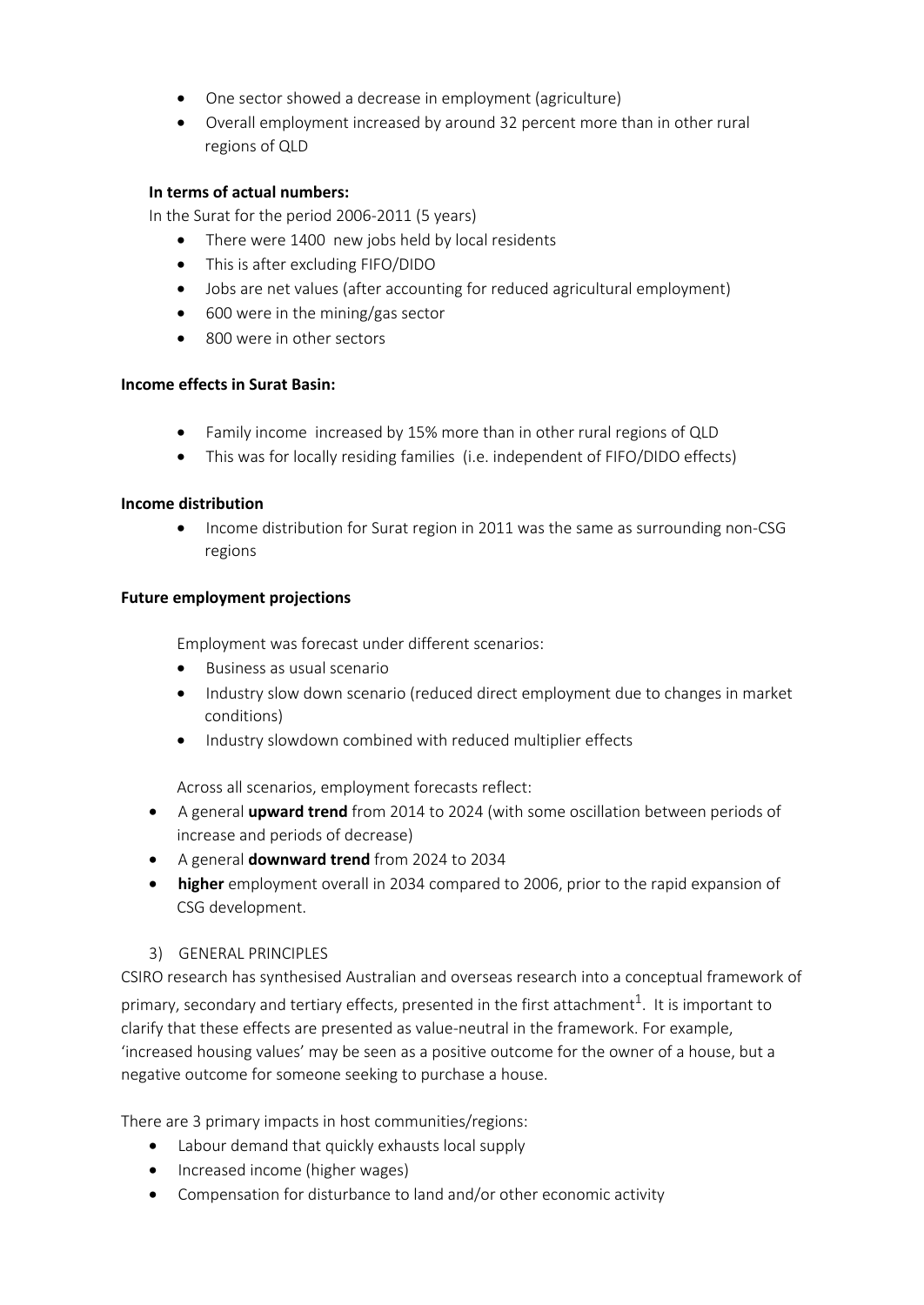The secondary economic effects were found to be:

- · Increased demand for goods and services
- · Increased indirect employment and income
- · In migration to meet labour demand on a temporary and/or permanent basis
- Strain on existing goods and services
- · Strain on existing infrastructure

The Tertiary socio-economic effects were found to be:

- · Increased housing values
- · Increased rental costs
- · Construction of new infrastructure
- Changes to demographic profile (e.g. gender and age)
- · Provision of new types of services
- · Potential for increased conflict, substance abuse
- · Potential changes to income distribution

Effective governance is crucial to managing these issues including a framework to support a more even distribution of benefits and processes to underpin appropriate compensation for negative impacts. The role of genuine dialogue between local governments, resources companies and State governments is important to help prepare for the primary, secondary and tertiary impacts and improve outcomes for host communities<sup>1</sup>.

References

1 Measham, T.G., Fleming, D.A. and Schandl, H. (2016) A Conceptual Model of the Socioeconomic Impacts of Unconventional Fossil Fuel Extraction. Global Environmental Change Vol 36 pp 101-110.

2 Fleming, D.A. and Measham, T.G. (2015) Local Economic Impacts of an Unconventional Energy Boom: The Coal Seam Gas Industry in Australia, Australian Journal of Agricultural and Resource Economics vol 59 (1) pp 78-94

3 Fleming D., Measham T., Graham P. and Cai Y. (2016) Employment scenarios in Queensland CSG Regions 2014–2034: a report to the Gas Industry Social and Environmental Research Alliance (GISERA). July 2016. CSIRO, Canberra.

4 Measham, T.G. and Fleming, D.A.(2014) Impacts of unconventional gas development on rural community decline, Journal of Rural Studies Vol 36 pp. 376-385

With regards, Tom Measham

#### **Tom Measham, PhD**

**Principal Research Scientist – Resources and Communities Adaptive Urban and Social Systems**|**Land and Water**  CSIRO

EcoSciences Precinct |Dutton Park GPO Box 2583 |Brisbane|QLD 4001

**PLEASE NOTE**